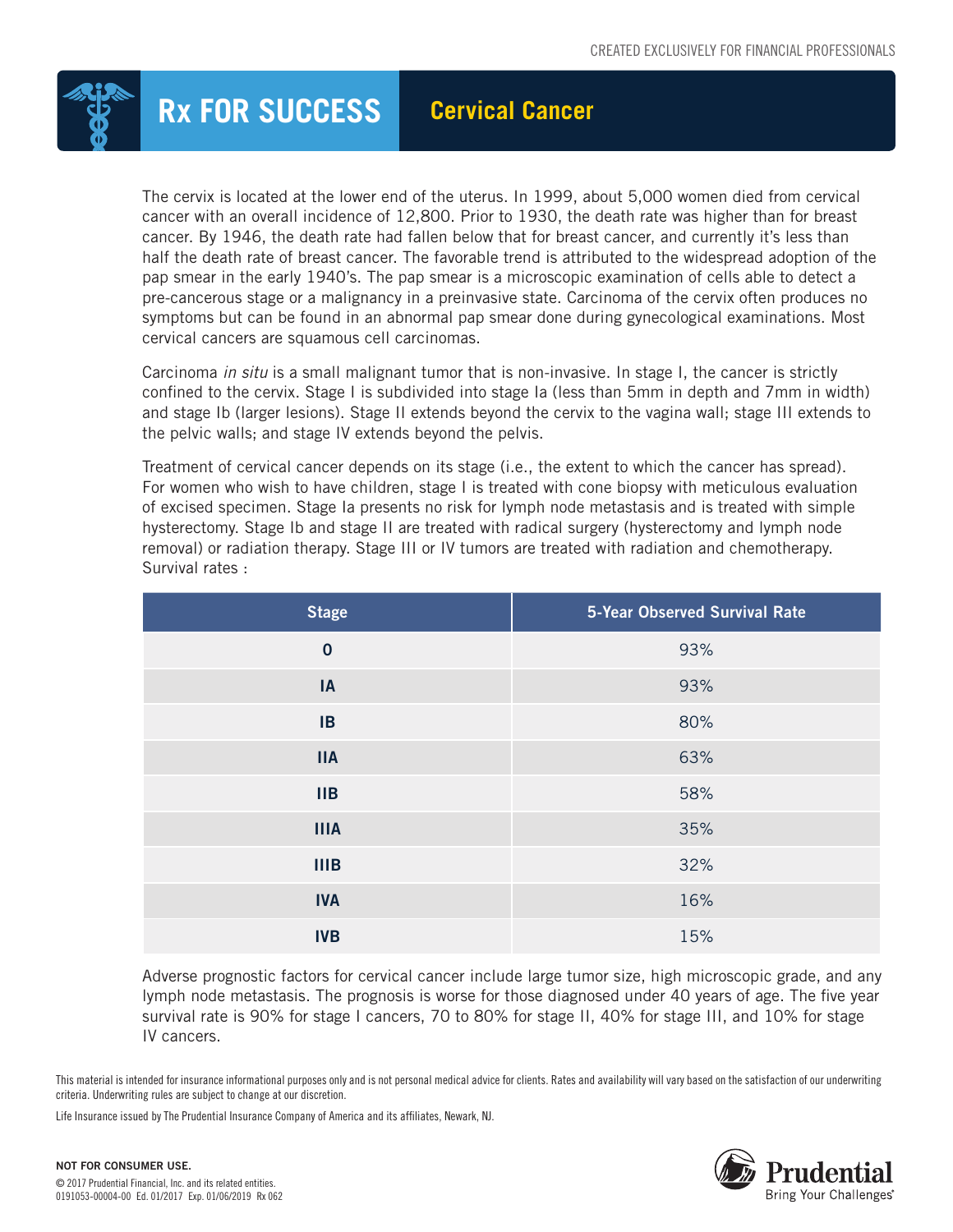Underwriting consideration absent other impairments, with no further evidence of cancer and adequate routine follow-up care:

| Carcinoma in situ, surgically treated | Non-rated     |
|---------------------------------------|---------------|
| Carcinoma in situ, other              | Tumor table D |
| Stage la                              | Tumor table D |
| Other stage I, localized              | Tumor table C |
| Stage II, III, IV                     | Decline       |

See Malignant Tumor Rating Schedule below (Tumor Table A – D).

## Malignant Tumor Rating Schedule

|                 | $\overline{A}$ | $\mathbf B$    | $\mathbf{C}$   | D              |
|-----------------|----------------|----------------|----------------|----------------|
| Within 1st year | $\mathsf R$    | $\mathsf{R}$   | $\mathsf{R}$   | \$5x3          |
| 2nd year        | $\mathsf{R}$   | $\mathsf{R}$   | \$7.50x5       | \$5x2          |
| 3rd year        | $\mathsf{R}$   | \$10x6         | \$7.40x4       | \$5x1          |
| 4th year        | \$15x6         | \$10x5         | \$7.20x3       | $\overline{0}$ |
| 5th year        | \$15x5         | \$10x4         | \$7.50x2       | $\overline{0}$ |
| 6th year        | \$15x4         | \$10x3         | \$7.50x1       | $\overline{0}$ |
| 7th year        | \$15x3         | \$10x2         | $\overline{0}$ | $\overline{0}$ |
| 8th year        | \$15x2         | \$10x1         | $\overline{0}$ | $\overline{0}$ |
| 9th year        | \$15x1         | $\overline{0}$ | $\overline{0}$ | $\overline{0}$ |

For example, Stage Ia cervical cancer in the 2nd year following treatment would be rated under Tumor Table D: \$5x2.

*To get an idea of how a client with a history of Cervical Cancer would be viewed in the underwriting process, use the Ask "Rx"pert Underwriter on the next page for an informal quote.*